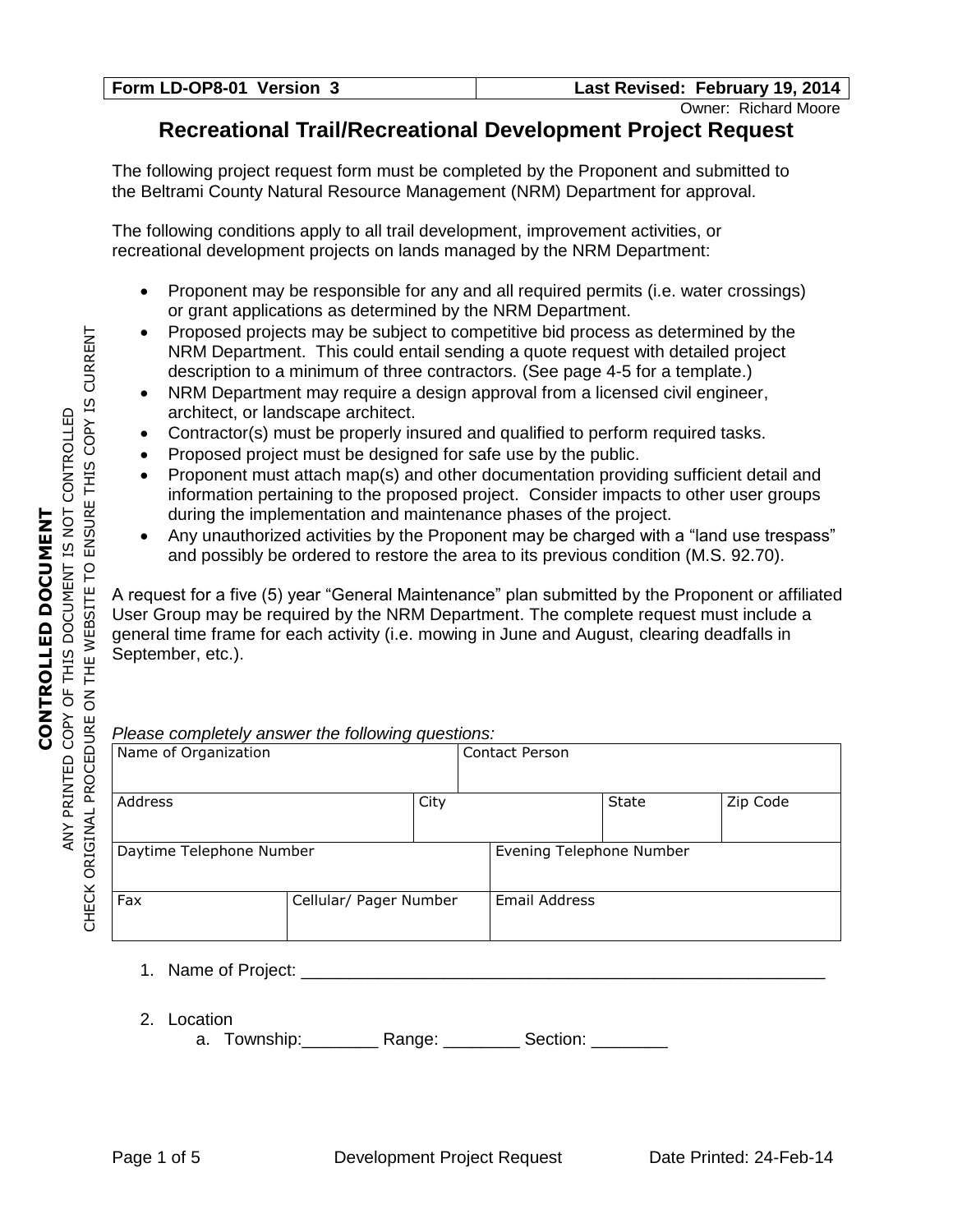|                                         |     | Form LD-OP8-01 Version 3                                                                             |     |     |     |     |     |     |     |     | Last Revised: February 19, 2014 |     |
|-----------------------------------------|-----|------------------------------------------------------------------------------------------------------|-----|-----|-----|-----|-----|-----|-----|-----|---------------------------------|-----|
| 3. What is the purpose of this project? |     |                                                                                                      |     |     |     |     |     |     |     |     | Owner: Richard Moore            |     |
|                                         |     |                                                                                                      |     |     |     |     |     |     |     |     |                                 |     |
|                                         |     |                                                                                                      |     |     |     |     |     |     |     |     |                                 |     |
|                                         |     | 4. Total estimated cost: \$                                                                          |     |     |     |     |     |     |     |     |                                 |     |
|                                         |     | a. Who will be covering these costs?                                                                 |     |     |     |     |     |     |     |     |                                 |     |
|                                         |     | b. Are you seeking supplemental funding from the NRM Department for this project?                    |     |     |     |     |     |     |     |     |                                 |     |
|                                         |     | c. Are funds set aside for upkeep and maintenance?                                                   |     |     |     |     |     |     |     |     |                                 |     |
|                                         |     |                                                                                                      |     |     |     |     |     |     |     |     |                                 |     |
|                                         |     | 5. List equipment to be used:                                                                        |     |     |     |     |     |     |     |     |                                 |     |
|                                         |     |                                                                                                      |     |     |     |     |     |     |     |     |                                 |     |
|                                         |     |                                                                                                      |     |     |     |     |     |     |     |     |                                 |     |
|                                         |     |                                                                                                      |     |     |     |     |     |     |     |     |                                 |     |
| 6.                                      |     | Does the Proponent have a recorded easement for this portion of trail or site?<br>a. Yes____________ |     |     |     |     |     |     |     |     |                                 |     |
|                                         | b.  | No <sub>___________________</sub>                                                                    |     |     |     |     |     |     |     |     |                                 |     |
|                                         |     | 7. Dates of Project:                                                                                 |     |     |     |     |     |     |     |     |                                 |     |
|                                         |     | a. Proposed starting date:<br>b. Proposed completion date:                                           |     |     |     |     |     |     |     |     |                                 |     |
| 8.                                      |     | General Maintenance (if applicable). Please list additional maintenance requirements if necessary.   |     |     |     |     |     |     |     |     |                                 |     |
|                                         | Jan | Feb                                                                                                  | Mar | Apr | May | Jun | Jul | Aug | Sep | Oct | Nov                             | Dec |
| Clearing                                |     |                                                                                                      |     |     |     |     |     |     |     |     |                                 |     |
| Mowing                                  |     |                                                                                                      |     |     |     |     |     |     |     |     |                                 |     |
|                                         |     |                                                                                                      |     |     |     |     |     |     |     |     |                                 |     |
|                                         |     |                                                                                                      |     |     |     |     |     |     |     |     |                                 |     |
|                                         |     |                                                                                                      |     |     |     |     |     |     |     |     |                                 |     |

Indicate by "X" which months this work will occur.

**CONTROLLED DOCUMENT** ANY PRINTED COPY OF THIS DOCUMENT IS NOT CONTROLLED

**CONTROLLED DOCUMENT**<br>ANY PRINTED COPY OF THIS DOCUMENT IS NOT CONTROLLED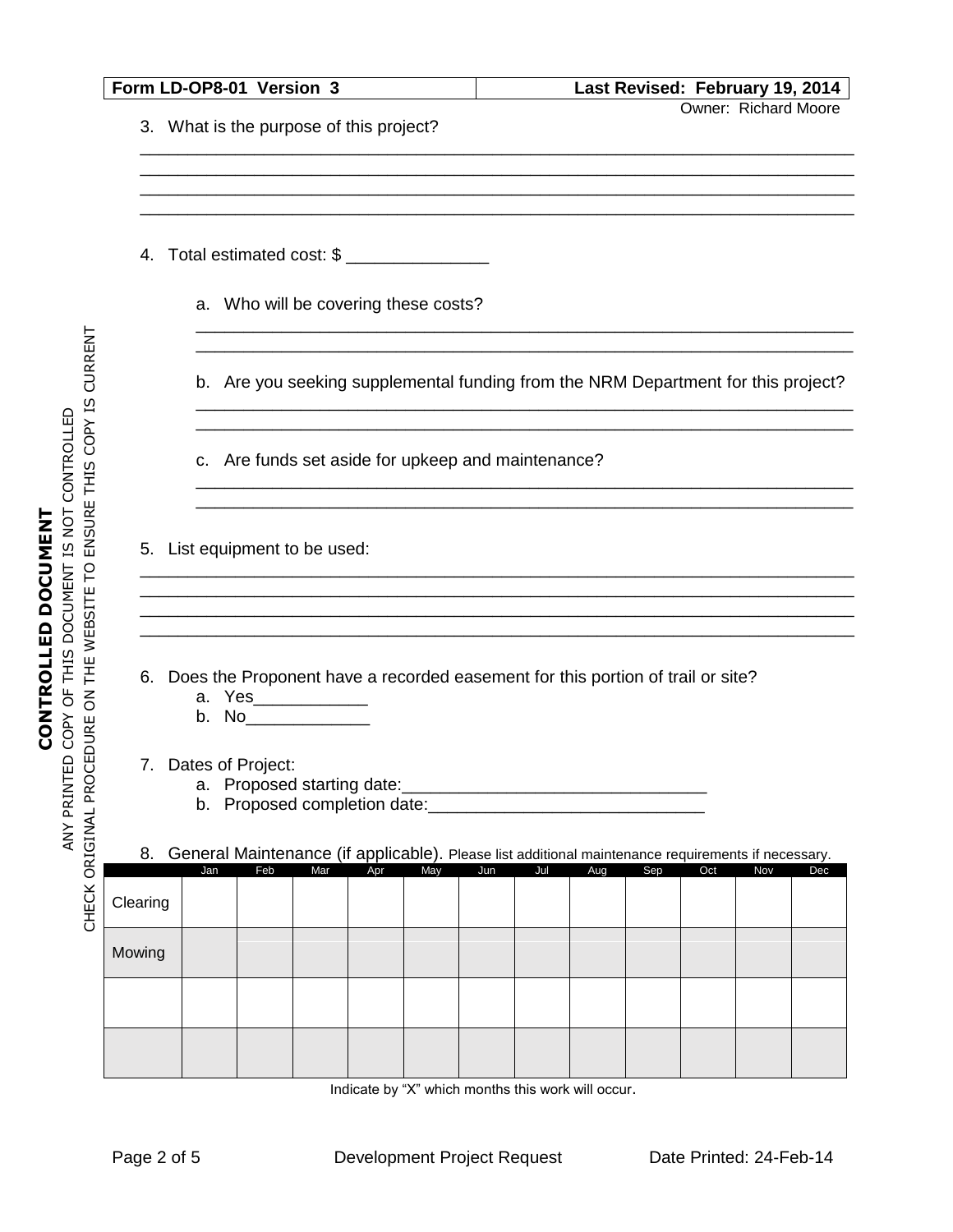| Form LD-OP8-01 Version 3 | Last Revised: February 19, 2014 |
|--------------------------|---------------------------------|
|--------------------------|---------------------------------|

Owner: Richard Moore

If a recreational facility/development, please explain how and who would be responsible for maintenance?

### *The above plan is complete to the best of our knowledge and would be carried out to the best of our abilities.*

\_\_\_\_\_\_\_\_\_\_\_\_\_\_\_\_\_\_\_\_\_\_\_\_\_\_\_\_\_\_\_\_\_\_\_\_\_\_\_\_\_\_\_\_\_\_\_\_\_\_\_\_\_\_\_\_\_\_\_\_\_\_\_\_\_\_\_\_\_\_\_\_\_\_\_\_\_\_

\_\_\_\_\_\_\_\_\_\_\_\_\_\_\_\_\_\_\_\_\_\_\_\_\_\_\_\_\_\_\_\_\_\_\_\_\_\_\_\_\_\_\_\_\_\_\_\_\_\_\_\_\_\_\_\_\_\_\_\_\_\_\_\_\_\_\_\_\_\_\_\_\_\_\_\_\_\_ \_\_\_\_\_\_\_\_\_\_\_\_\_\_\_\_\_\_\_\_\_\_\_\_\_\_\_\_\_\_\_\_\_\_\_\_\_\_\_\_\_\_\_\_\_\_\_\_\_\_\_\_\_\_\_\_\_\_\_\_\_\_\_\_\_\_\_\_\_\_\_\_\_\_\_\_\_\_ \_\_\_\_\_\_\_\_\_\_\_\_\_\_\_\_\_\_\_\_\_\_\_\_\_\_\_\_\_\_\_\_\_\_\_\_\_\_\_\_\_\_\_\_\_\_\_\_\_\_\_\_\_\_\_\_\_\_\_\_\_\_\_\_\_\_\_\_\_\_\_\_\_\_\_\_\_\_

ENSURE THIS COPY IS CURRENT CHECK ORIGINAL PROCEDURE ON THE WEBSITE TO ENSURE THIS COPY IS CURRENT ANY PRINTED COPY OF THIS DOCUMENT IS NOT CONTROLLED ANY PRINTED COPY OF THIS DOCUMENT IS NOT CONTROLLED CONTROLLED DOCUMENT **CONTROLLED DOCUMENT** CHECK ORIGINAL PROCEDURE ON THE WEBSITE TO

Proponent Date **Date** 

*The above Recreational Trail Development and Improvement proposal has been approved by the NRM Department.*

\_\_\_\_\_\_\_\_\_\_\_\_\_\_\_\_\_\_\_\_\_\_\_\_\_\_\_\_\_\_\_\_\_\_\_\_\_\_\_\_\_\_\_\_\_\_\_\_\_\_\_\_\_\_\_\_\_\_\_\_\_\_\_\_\_\_\_\_\_\_\_\_\_\_\_\_\_\_

Land Commissioner National Commissioner National Commissioner National Commissioner National Commissioner National Commissioner National Commissioner National Commissioner National Commissioner National Commissioner Nation

*Recreational Trail Development and Improvement project as approved by the NRM Department is valid for a period of \_\_\_\_\_\_\_ months from the Land Commissioner signing date.*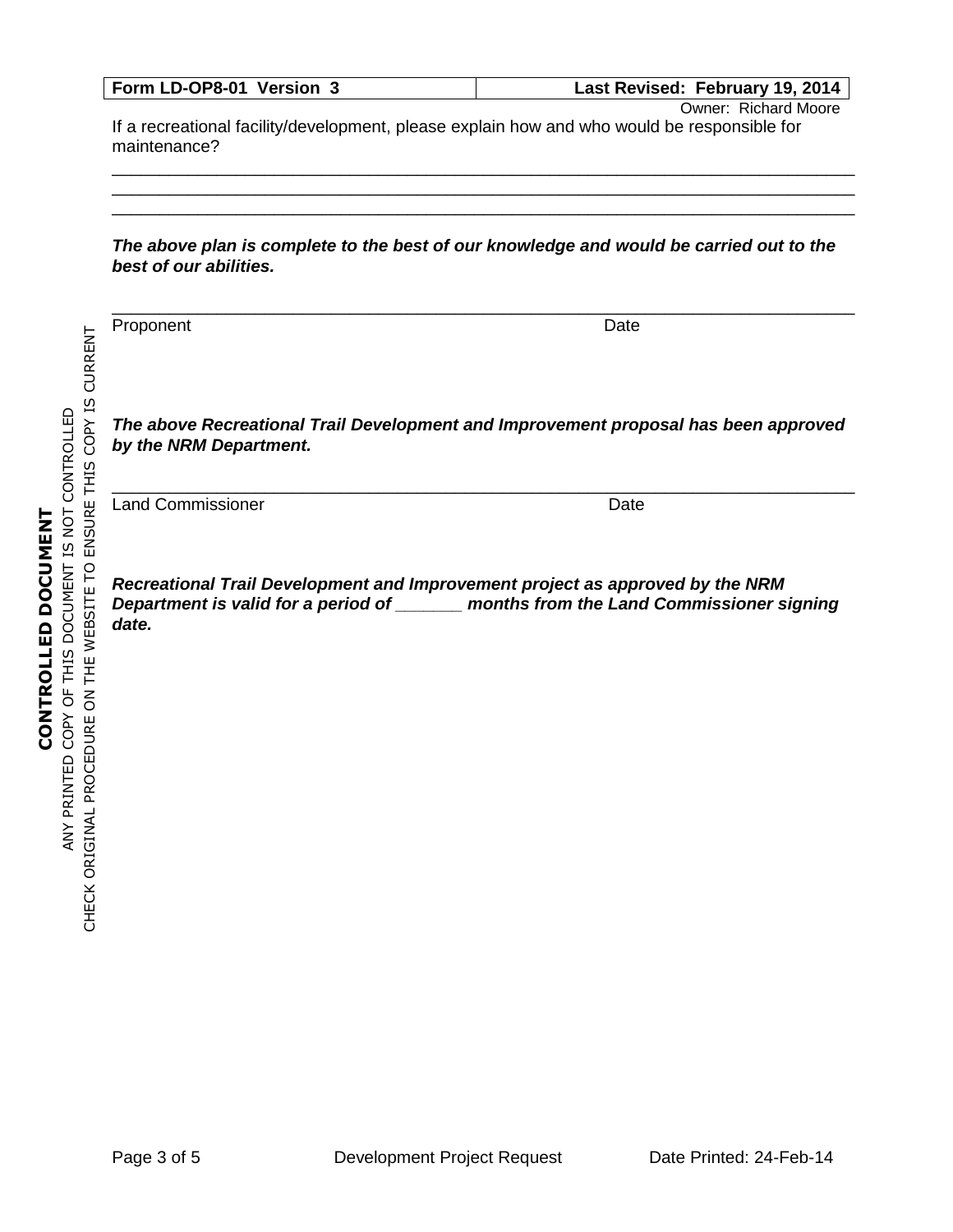# **Recreational Trail/Recreational Development Project Quote Request**

**QUOTE REQUEST:** (Brief description and timeline of project)

**INTRODUCTION:** (Declare request for quote, location of proposed project, and deadline to submit a quote)

\*Note: Beltrami County reserves the right to reject any and all bids.

**PREFORMANCE BOND:** A 10% performance bond will be required for this project.

*EQUIPMENT/SEASONAL RESTRICTIONS:* (Identify any specialized equipment, certifications, seasonal considerations or other restrictive conditions specific to completing the project)

**PROJECT SCOPE:** (Define the nature of the project, e.g. one task or multiple components, ongoing or one-time job. Include maps and other supplemental reference information as appropriate)

**SITE REVIEW:** (Identify who will be available to review and explain the scope of the project. Recommend that before submitting a quote the contractor meets with the designated representative to evaluate the project)